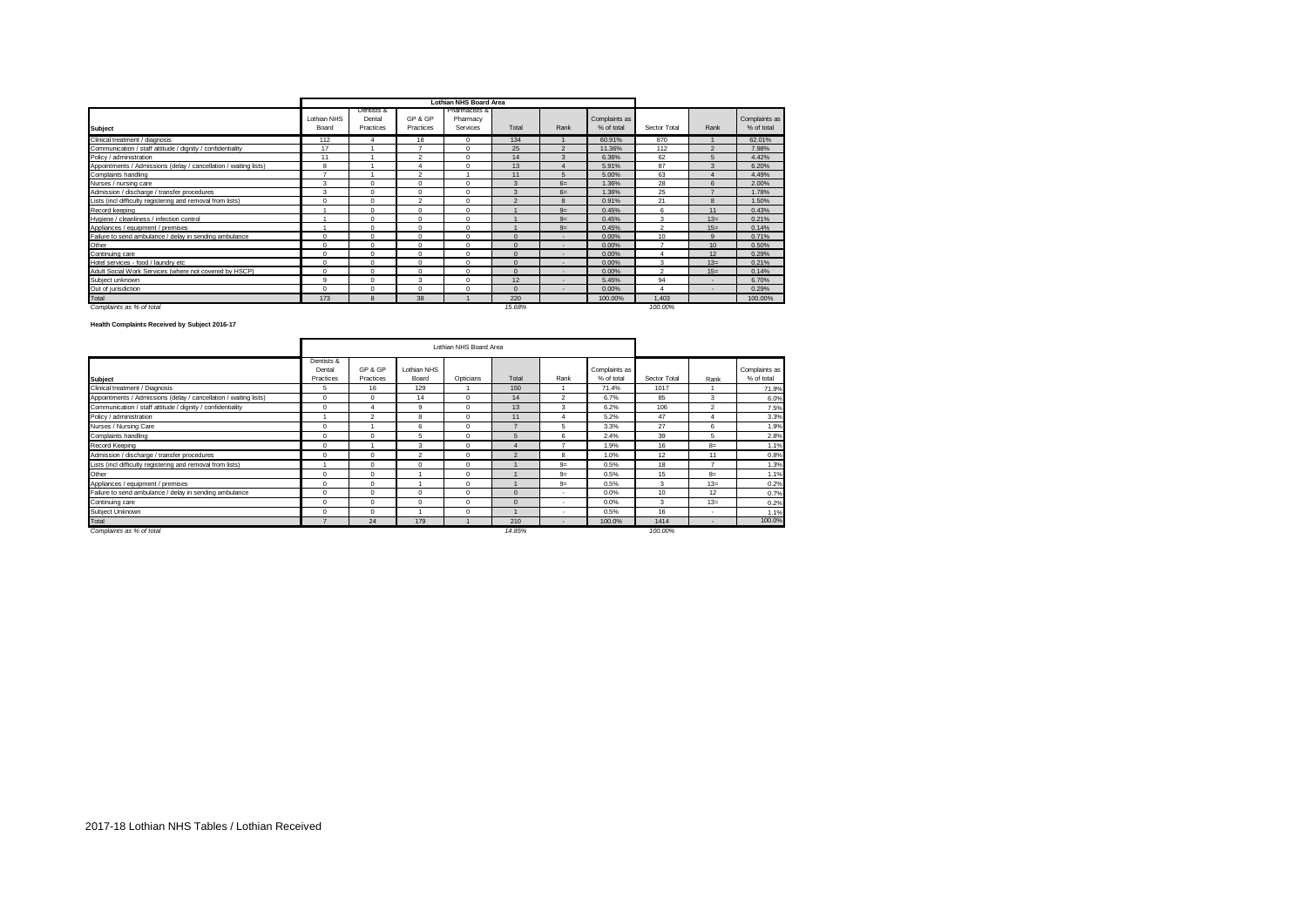|                                      |                                             |                             |                                | Lothian NHS Board Area |                |                 |                |                                     |                                                 |                                   |                      |                        |                |                |
|--------------------------------------|---------------------------------------------|-----------------------------|--------------------------------|------------------------|----------------|-----------------|----------------|-------------------------------------|-------------------------------------------------|-----------------------------------|----------------------|------------------------|----------------|----------------|
| Stage                                | Outcome Group                               | <b>Lothian NHS</b><br>Board | Dentists & Dental<br>Practices | GP&GP<br>Practices     | Opticians      | Total           | Sector Total   |                                     |                                                 |                                   |                      | Lothian NHS Board Area |                |                |
| Advice                               | Not duly made or withdrawn                  | 39                          | 0                              | 5                      | 0              | 44              | 256            | Stage                               | Outcome Group                                   | Dentists &<br>Dental<br>Practices | GP & GP<br>Practices | Lothian NHS<br>Board   | Total          | Sector Total   |
|                                      | Out of jurisdiction (non-<br>discretionary) | $\overline{0}$              | $\mathbf 0$                    | $\mathbf{0}$           | $\mathbf 0$    | $\mathbf{0}$    | 2              | Advice                              | Not duly made or withdrawn                      | $\mathbf 0$                       | $\overline{1}$       | 44                     | 45             | 312            |
|                                      | Outcome not achievable                      | $\overline{0}$              | $\overline{0}$                 | $\mathbf{0}$           | $\mathbf{0}$   | $\mathbf{0}$    | $\overline{1}$ |                                     | Premature                                       | $\overline{0}$                    | $\overline{2}$       | 34                     | 36             | 242            |
|                                      | Premature                                   | 28                          | $\overline{1}$                 | 9                      | $\mathbf{0}$   | 38              | 242            |                                     | Total                                           | $\overline{0}$                    | $\mathbf{3}$         | 78                     | 81             | 554            |
|                                      | Total                                       | 67                          | $\overline{1}$                 | 14                     | $\Omega$       | 82              | 501            | <b>Early Resolution</b>             | Not duly made or withdrawn                      | $\Omega$                          | $\overline{1}$       | 14                     | 15             | 68             |
| <b>Early Resolution</b>              | Not duly made or withdrawn                  | 8                           | $\overline{1}$                 | $\mathbf{3}$           | $\mathbf 0$    | 12              | 62             |                                     | Out of jurisdiction (discretionary)             | $\overline{1}$                    | $\mathbf{0}$         | 5                      | 6              | 58             |
|                                      | Out of jurisdiction<br>(discretionary)      | 10                          | $\mathbf 0$                    | $\overline{1}$         | $\mathbf 0$    | 11              | 52             |                                     | Out of jurisdiction (non-discretionary)         | $\overline{0}$                    | $\mathbf 0$          | 2                      | $\overline{2}$ | 20             |
|                                      | Out of jurisdiction (non-<br>discretionary) | $\mathbf{3}$                | $\mathbf{0}$                   | $\overline{1}$         | $\mathbf 0$    | $\overline{a}$  | 32             |                                     | Outcome not achievable                          | $\mathbf 0$                       | $\overline{1}$       | $\overline{7}$         | 8              | 47             |
|                                      | Outcome not achievable                      | $\overline{2}$              | 2                              | 2                      | $\Omega$       | -6              | 36             |                                     | Premature                                       | $\Omega$                          | $\overline{1}$       | 10                     | 11             | 54             |
|                                      | Premature                                   | 10                          | $\mathbf{0}$                   | 2                      | $\mathbf{0}$   | 12              | 59             |                                     | Proportionality                                 | $\overline{1}$                    | $\mathbf{3}$         | 16                     | 20             | 113            |
|                                      | Proportionality                             | 22                          | $\overline{3}$                 | 10                     | $\overline{0}$ | 35              | 195            |                                     | Resolved                                        | $\overline{1}$                    | $\Omega$             | $\Omega$               | $\overline{1}$ | 12             |
|                                      | Resolved                                    | $\overline{4}$              | $\overline{1}$                 | $\mathbf{0}$           | $\mathbf{0}$   | $5\overline{5}$ | 14             |                                     | Total                                           | $\mathbf{3}$                      | 6                    | 54                     | 63             | 372            |
|                                      | Total                                       | 59                          | $\overline{7}$                 | 19                     | $\mathbf{0}$   | 85              | 450            | Investigation                       | Fully upheld                                    | $\mathbf{3}$                      | $\overline{1}$       | 19                     | 23             | 129            |
| Investigation                        | Fully upheld                                | 5                           | $\overline{1}$                 | $\overline{0}$         | $\mathbf 0$    | 6               | 120            |                                     | Some upheld                                     | $\overline{0}$                    | $\overline{2}$       | 19                     | 21             | 131            |
|                                      | Some upheld                                 | 13                          | $\overline{1}$                 | $\mathbf{3}$           | $\mathbf{0}$   | 17              | 141            |                                     | Not upheld                                      | 6                                 | 11                   | 18                     | 35             | 235            |
|                                      | Not upheld                                  | 13                          | $\overline{1}$                 | 5                      | $\overline{1}$ | 20              | 172            |                                     | Not duly made or withdrawn                      | $\overline{0}$                    | $\Omega$             | $\overline{1}$         | $\overline{1}$ | 11             |
|                                      | Not duly made or withdrawn                  | 2                           | $\mathbf 0$                    | $\mathbf{0}$           | $\mathsf 0$    | 2               | 6              |                                     | Outcome not achievable                          | $\mathbf{0}$                      | $\mathbf{0}$         | $\mathbf{0}$           | $\mathbf 0$    | $\overline{1}$ |
|                                      | Resolved                                    | $\overline{0}$              | $\mathbf{0}$                   | $\overline{0}$         | $\overline{0}$ | $\Omega$        | $\overline{1}$ |                                     | Total                                           | $\mathbf{q}$                      | 14                   | 57                     | 80             | 507            |
|                                      | Total                                       | 33                          | $\mathbf{3}$                   | 8                      | $\overline{1}$ | 45              | 440            | <b>Total Complaints</b>             |                                                 | 12                                | 23                   | 189                    | 224            | 1,433          |
| <b>Total Complaints</b>              |                                             | 159                         | 11                             | 41                     |                | 212             | 1,391          |                                     |                                                 |                                   |                      |                        |                |                |
| <b>Total Premature Complaints</b>    |                                             | 38                          |                                | 11                     | $\mathbf 0$    | 50              | 301            | <b>Total Premature Complaints</b>   |                                                 | $\mathbf{0}$                      | 3                    | 44                     | 47             |                |
| Premature Rate                       |                                             | 23.9%                       | 9.1%                           | 26.8%                  | 0.0%           | 23.6%           | 21.6%          | Premature Rate                      |                                                 | 0.0%                              | 13.0%                | 23.3%                  | 21.0%          | 296            |
|                                      |                                             |                             |                                |                        |                |                 |                |                                     |                                                 |                                   |                      |                        |                | 20.7%          |
| <b>Total Investigation Decisions</b> |                                             | 31                          | 3                              | 8                      |                | 43              | 433            | Fit for SPSO Total (Investigations) |                                                 | 9                                 | 14                   | 57                     | 80             |                |
| <b>Total Upholds</b>                 |                                             | 18                          | 2                              | 3                      | 0              | 23              | 261            | Total Cases Upheld / Some Upheld    |                                                 | $\mathbf{B}$                      | 3                    | 38                     | 44             | 507            |
| <b>Uphold Rate</b>                   |                                             | 58.1%                       | 66.7%                          | 37.5%                  | 0.0%           | 53.5%           | 60.3%          |                                     | Uphold Rate (total upheld / total fit for SPSO) | 33.3%                             | 21.4%                | 66.7%                  | 55.0%          | 260            |
|                                      |                                             |                             |                                |                        |                |                 |                |                                     |                                                 |                                   |                      |                        |                | 51.3%          |
| Old Uphold Rate Calculation          |                                             |                             |                                |                        |                |                 |                |                                     |                                                 |                                   |                      |                        |                |                |
| Total Cases 'Fit for SPSO'           |                                             | 33                          | 3                              | 8                      |                | 45              | 440            |                                     |                                                 |                                   |                      |                        |                |                |
| <b>Total Upholds</b>                 |                                             | 18                          | 2                              | 3                      | $\Omega$       | 23              | 261            |                                     |                                                 |                                   |                      |                        |                |                |
| <b>Uphold Rate</b>                   |                                             | 54.5%                       | 66.7%                          | 37.5%                  | 0.0%           | 51.1%           | 59.3%          |                                     |                                                 |                                   |                      |                        |                |                |

**Health Complaints Detemined by Outcome 2017-18 Health Complaints Determined by Outcome 2016-17**

| an NHS<br>oard   | Dentists & Dental<br>Practices | GP& GP<br>Practices | Opticians      | Total          | Sector Total   |                         |                                         |                                   |                      | Lothian NHS Board Area |              |                     |
|------------------|--------------------------------|---------------------|----------------|----------------|----------------|-------------------------|-----------------------------------------|-----------------------------------|----------------------|------------------------|--------------|---------------------|
| 39               | $^{\circ}$                     | 5                   | $\mathbf 0$    | 44             | 256            | Stage                   | Outcome Group                           | Dentists &<br>Dental<br>Practices | GP & GP<br>Practices | Lothian NHS<br>Board   | Total        | <b>Sector Total</b> |
| $\overline{0}$   | $\mathbf 0$                    | $\mathbf 0$         | $\mathbf 0$    | $\mathbf{0}$   | 2              | Advice                  | Not duly made or withdrawn              | 0                                 |                      | 44                     | 45           | 312                 |
| $\mathbf 0$      | $\mathbf{0}$                   | $\mathbf 0$         | $\mathbf 0$    | $\mathbf{0}$   | $\overline{4}$ |                         | Premature                               | $\mathbf 0$                       | $\overline{2}$       | 34                     | 36           | 242                 |
| 28<br>67         |                                | 9                   | $\Omega$       | 38             | 242            |                         | Total                                   | $\Omega$                          | 3                    | 78                     | 81           | 554                 |
|                  |                                | 14                  | $\mathbf{0}$   | 82             | 501            | <b>Early Resolution</b> | Not duly made or withdrawn              | $\mathbf 0$                       |                      | 14                     | 15           | 68                  |
| 8                |                                | 3                   | $\mathbf 0$    | 12             | 62             |                         | Out of jurisdiction (discretionary)     |                                   | 0                    | 5                      | 6            | 58                  |
| 10 <sup>10</sup> | $\mathbf 0$                    |                     | $\mathbf 0$    | 11             | 52             |                         | Out of jurisdiction (non-discretionary) | $\Omega$                          | $\Omega$             | $\overline{2}$         | 2            | 20                  |
| 3                | $\mathbf 0$                    |                     | $\mathbf 0$    | $\overline{4}$ | 32             |                         | Outcome not achievable                  | $\Omega$                          |                      | $\overline{7}$         | 8            | 47                  |
| $\overline{2}$   | 2                              | 2                   | $\Omega$       | 6              | 36             |                         | Premature                               | $\Omega$                          |                      | 10                     | 11           | 54                  |
| 10 <sup>10</sup> | $\mathbf{0}$                   | 2                   | $\Omega$       | 12             | 59             |                         | Proportionality                         |                                   | 3                    | 16                     | 20           | 113                 |
| 22               | 3                              | 10                  | $\mathbf 0$    | 35             | 195            |                         | Resolved                                |                                   | $\mathbf 0$          | $\mathbf{0}$           |              | 12                  |
| $\overline{4}$   |                                | $\mathbf{0}$        | $\mathbf 0$    | 5              | 14             |                         | Total                                   | 3                                 | 6                    | 54                     | 63           | 372                 |
| $\frac{59}{5}$   | $\overline{7}$                 | 19                  | $\mathbf{0}$   | 85             | 450            | Investigation           | Fully upheld                            | 3                                 |                      | 19                     | 23           | 129                 |
|                  |                                | $\mathbf{0}$        | $\mathbf 0$    | 6              | 120            |                         | Some upheld                             | $\mathbf 0$                       | 2                    | 19                     | 21           | 131                 |
| 13               |                                | 3                   | $\mathbf 0$    | 17             | 141            |                         | Not upheld                              | 6                                 | 11                   | 18                     | 35           | 235                 |
| 13               |                                | 5                   | $\overline{1}$ | 20             | 172            |                         | Not duly made or withdrawn              | $\Omega$                          | $\mathbf 0$          | $\overline{ }$         |              | 11                  |
| $\overline{2}$   | $\Omega$                       | $\mathbf 0$         | $\mathbf 0$    | $\overline{2}$ | 6              |                         | Outcome not achievable                  | $\mathbf 0$                       | $\mathbf 0$          | $\mathbf{0}$           | $\mathbf{0}$ |                     |
| $\mathbf 0$      | $\mathbf{0}$                   | $\Omega$            | $\Omega$       | $\mathbf{0}$   |                |                         | Total                                   | $\Omega$                          | 14                   | 57                     | 80           | 507                 |
| 33               | 3                              | 8                   |                | 45             | 440            | <b>Total Complaints</b> |                                         | 12                                | 23                   | 189                    | 224          | 1,433               |
| 159              | 11                             | 41                  |                | 212            | 1.391          |                         |                                         |                                   |                      |                        |              |                     |

| <b>Total Premature Complaints</b>               | 0     | 3     | 44    | 47    |       |
|-------------------------------------------------|-------|-------|-------|-------|-------|
| Premature Rate                                  | 0.0%  | 13.0% | 23.3% | 21.0% | 296   |
|                                                 |       |       |       |       | 20.7% |
| Fit for SPSO Total (Investigations)             | 9     | 14    | 57    | 80    |       |
| Total Cases Upheld / Some Upheld                | 3     | 3     | 38    | 44    | 507   |
| Uphold Rate (total upheld / total fit for SPSO) | 33.3% | 21.4% | 66.7% | 55.0% | 260   |
|                                                 |       |       |       |       | 51.3% |